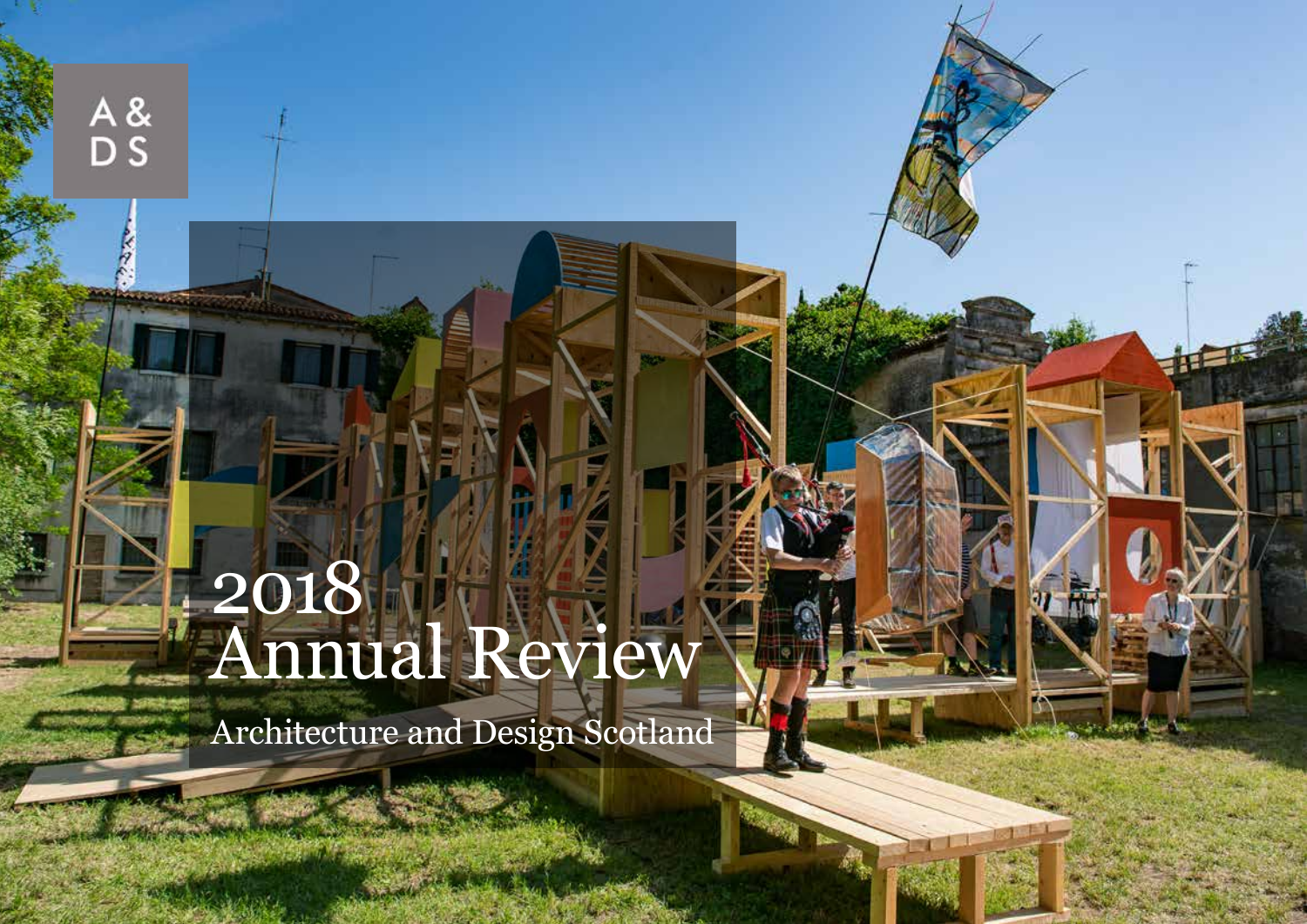## Be part of our network

**Architecture and Design Scotland** is a small organisation with a big vision - a well-designed built environment that supports sustainable, resilient communities meeting the needs of all.

We can't achieve that on our own – we work with a whole range of people that help shape the places around us. In 2018 we continued to grow our network – through the work we did and by making new contacts in communities.

The benefits are clear: rather than duplicating work that is already being done we join the dots, share our experience and provide support.

Our experience and networks allow us to bring organisations together to create the best places for Scotland – everything from housing and early years' experiences to meanwhile spaces and significant infrastructure investments.

Here are some highlights of our work in 2018.

## Design Advice: Health

We delivered advice on health-related projects worth over £650m throughout Scotland. We worked with 146 people to develop briefs for 8 new projects.

#### Housing

15,000

27

We advised on the delivery of over 15,000 new homes through our design advice.

#### Design Advice: Schools 300

We worked with over 300 people through our design support for schools.

#### Making Places

We helped 27 communities understand more about their places and the potential to develop their project ideas.

#### Town Centre Living £650m

We published 16 quest blogs on A Caring Place.

## LAUDF

99

16

99 representatives from 30 organisations attended the Local Authority Urban Design Forum in 2018.

## The Place Standard 1,600

Reached 250 local authority officers and 1,600 individuals with The Place Standard. There have been 2 translations of the Place Standard – Danish and Dutch.

## Materials Library

3188

A new digital resource was launched in January gaining 3188 new users in the process. We took part in 17 events this year.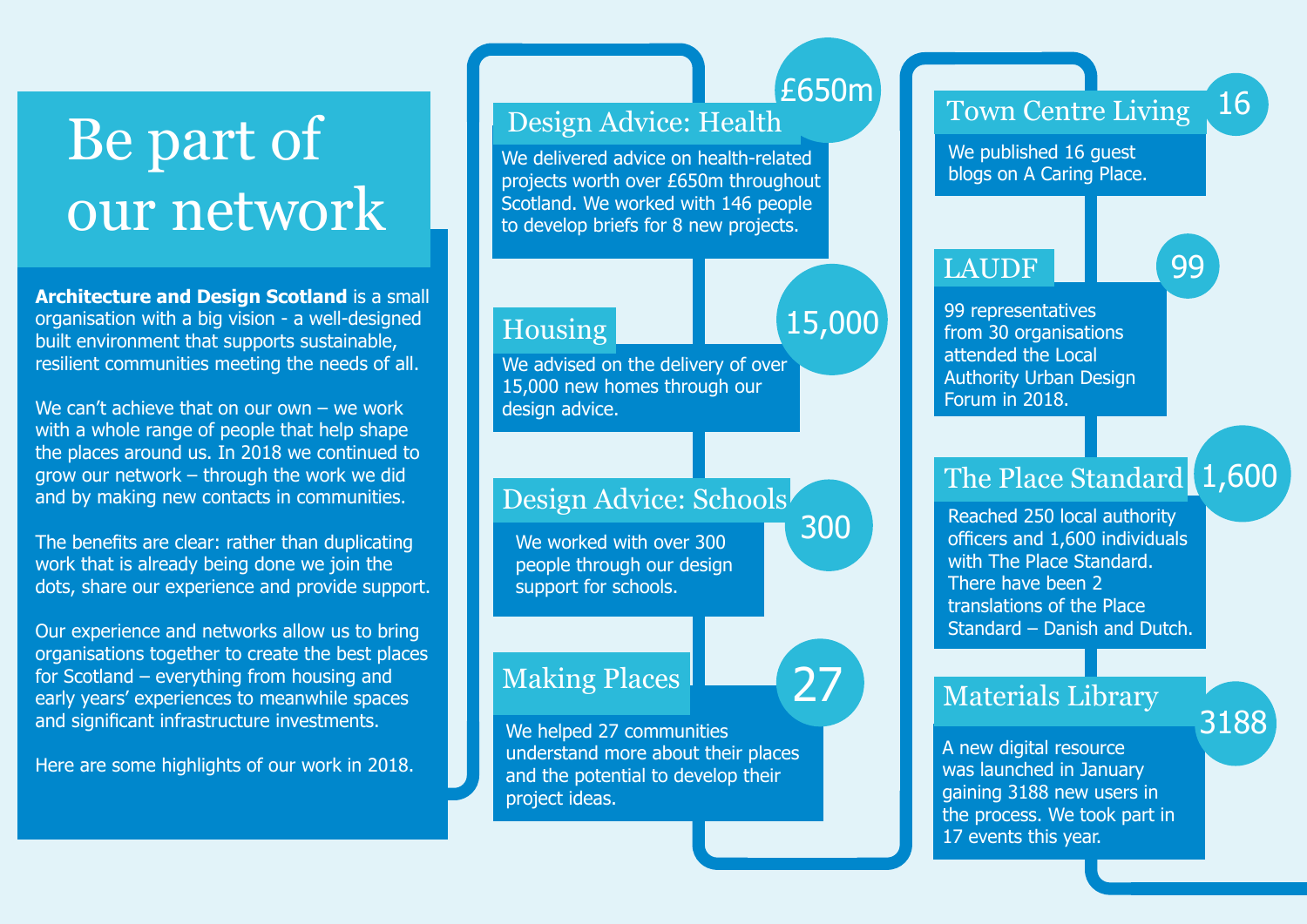## Tests of Change

100 pupils and design students showcased our Tests of Change process at the Education Buildings Scotland Conference in November.

#### The Happenstance

### 52,000

100

35,000 visitors during a sixmonth run at the Architecture Biennale in Venice. We welcomed 17,000 people to the exhibition in Scotland and engaged with over 1,300 young people to create its content.

### Best Use of Timber Awards

 $^{^{\prime}}$ 1,940

18

The exhibition toured to 3 venues. Visitors cast 1,940 votes to share their favourite project.

#### Pre-Design Advice Housing

We met with 18 organisations and agencies to introduce this new service.

## Communications 886

In 2018 we produced 14 newsletters and attracted 886 new Twitter followers. We gained an additional 574 new followers on Instagram.

**Architecture and Design Scotland** is a small organisation with a big vision - a well-designed built environment that supports sustainable, resilient communities meeting the needs of all.

We can't achieve that on our own – we work with a whole range of people that help shape the places around us. In 2018 we continued to grow our network – through the work we did and by making new contacts in communities.

The benefits are clear: rather than duplicating work that is already being done we join the dots, share our experience and provide support.

Our experience and networks allows us to bring organisations together to create the best places for Scotland – everything from housing and early years' experiences to meanwhile spaces and significant infrastructure investments.

Here are some highlights of our work in 2018.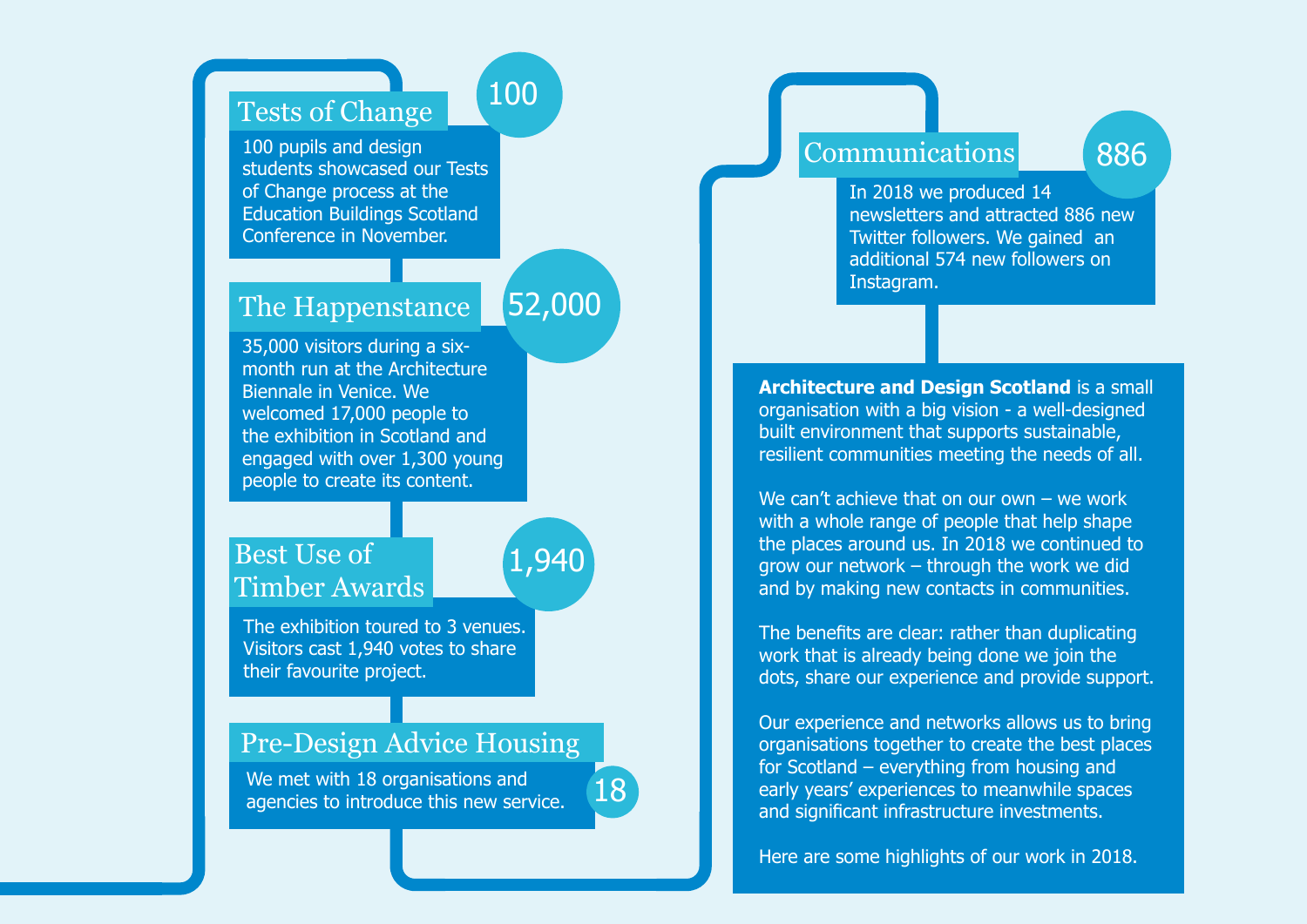"It demonstrates the power of architecture, however rough and ready, to bring people together in an open, messy, joy-filled space." *Oliver Wainwright, The Guardian.*



Image: Basharat Khan

#### **Scotland+Venice: The Happenstance**

2018 was Scotland's Year of Young People. It was also the year of the International Architecture Exhibition at La Biennale di Venezia. For A&DS these two facts came together in In Venice we created a The Happenstance.

The Happenstance explored how public spaces can change depending on how we choose to use them.

Artists WAVEparticle (supported by the Scotland + Venice partnership) brought together a collective of architects and artists. They worked with groups of children and young people in

Scotland to explore freespace. Their stories were shared, and experiences repeated, with communities in Venice.

"freespace" in the garden of Palazzo Zenobio. This space was opened to the local community. This was a space where they could create, play, sit in the shade or show a film they had made.

Everyone who came into the space was given permission to contribute. This was a truly free space.

#### *How we helped...*

- *• Profiled Scotland on an international stage.*
- *• Worked with communities to explore place.*
- *• Brought together a network of communities.*



Image: Basharat Khan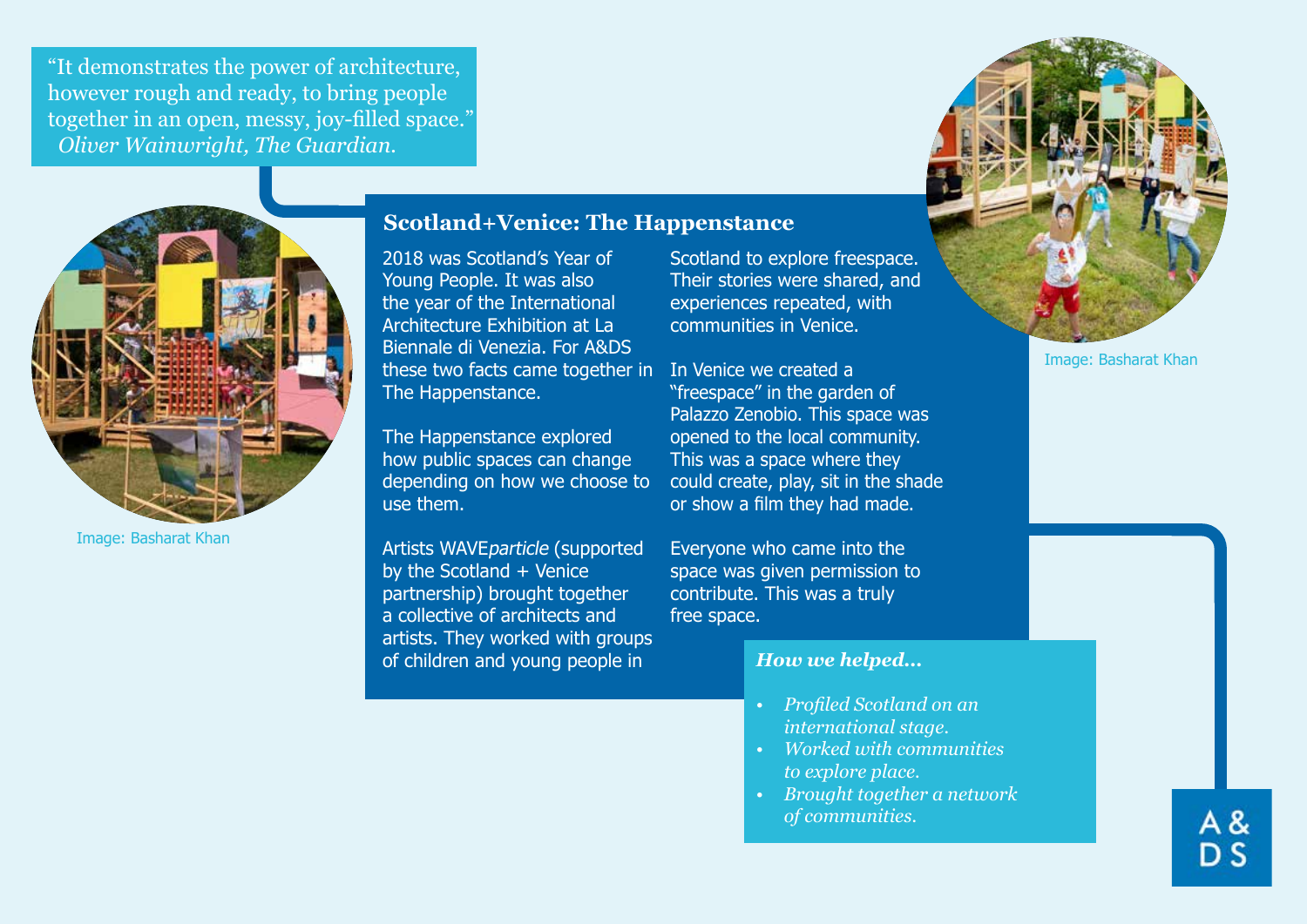#### **Linking Communities – Design Advice on Clyde Waterfront**

The Renfrew Riverside Project aims to regenerate the Clyde Waterfont as an attractive riverside and urban destination to link communities and business on both sides of the river. The project brings significant investment to run down areas both sides of the river.

In 2018 A&DS provided design advice support to the City Deal team at Renfrewshire Council. The proposals included a new opening bridge link and adjacent included a greater appreciation masterplan. We facilitated two workshops with the project team which the project could 'lock' and relevant planning authorities (Renfrewshire, Glasgow and West Dunbartonshire Councils). We helped the client to get the best out of the routes and

development site. This included ensuring that the best urban design, landscape design and engineering solutions were brought together in successful placemaking. A&DS also supported the Local Planning Authorities on the planning application.

Through the sessions the master plan developed and we saw a stronger vision for the design of the site evolve. The vision of the landscape, and ways in into this particular place. The project team presented an ambitious design for a twin cantilever bridge.



Image:(Detail) Kettle Collective

 "While the project is an infrastructure intervention, the challenge to prove that it could […] contribute to the overall sense of publicly accessible space and drive good quality private sector design was a positive experience."

#### *Renfrewshire Council City Deal Team*

#### *How we helped...*

- *• Provided Design Advice on an infrastructure project.*
- *• Supported the client to look at wider placemaking issues.*
- *• Connected the client to our panel of experts (The Design Forum Panel).*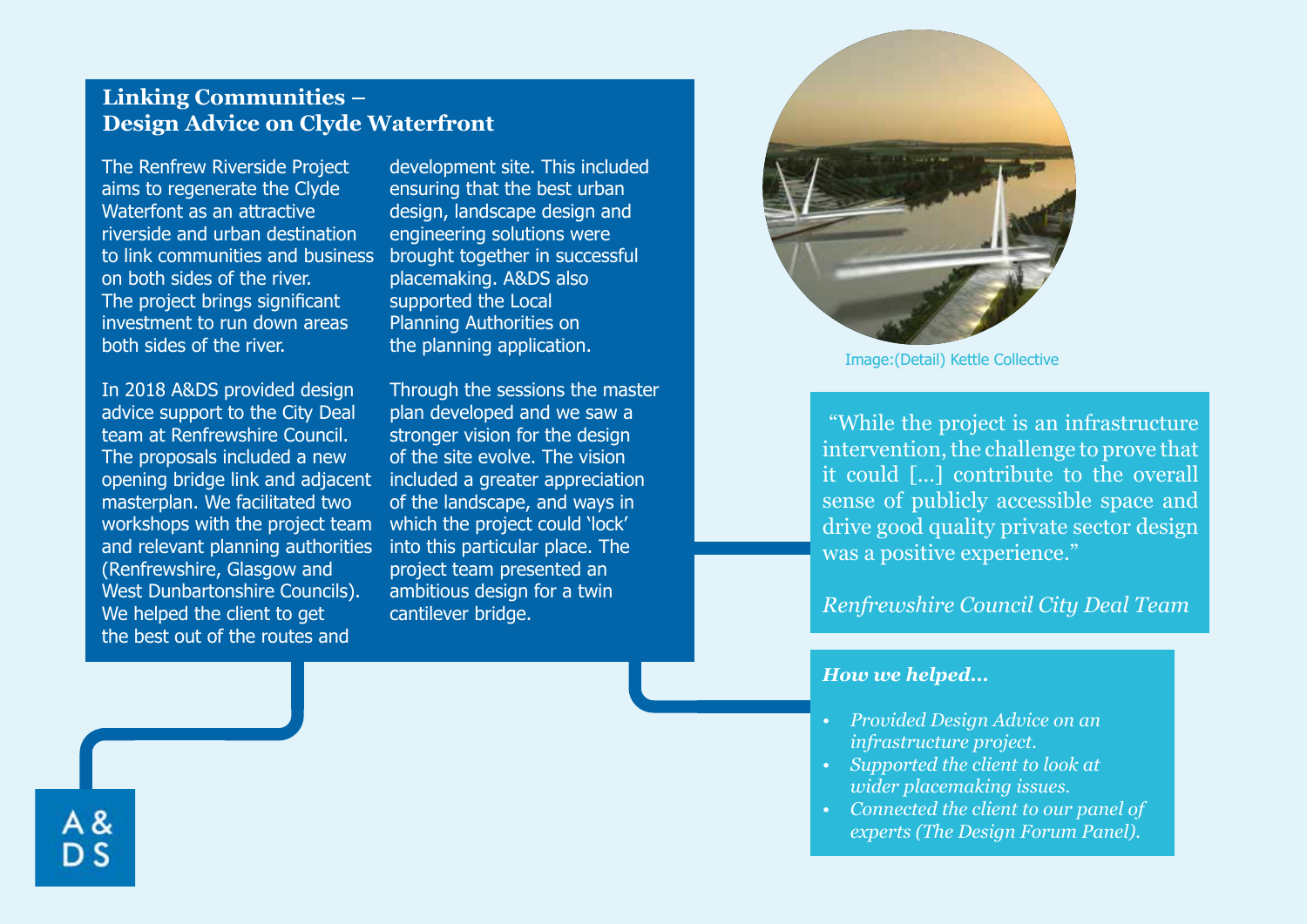## A &  $DS$

#### **Achieving a shared vision: Northern Elective Care Centre**

In 2018 A&DS, together with Health Facilities Scotland, was involved with a major health project in the Highlands. The proposal was to create an innovative healthcare and life sciences multidisciplinary centre. The project is jointly delivered by NHS Highland, the University of the Highlands, and Islands and Highlands and Islands Enterprise (HIE).

We worked with the project team and a range of stakeholders to help develop a shared brief for the project. This meant looking at what the patient and staff experience needed to be. It also looked at shared working and learning between health, research and business.

Early design work was driven by many constraints, some due to the site. Working with three bodies, with different financial and operational requirements also demanded careful negotiation to ensure the project would deliver for all. In aiming to resolve these issues A&DS helped keep the project focussed on the bigger picture and the experiece of the building users.

Refocussing on the initial shared brief, the project team significantly developed the proposal challenging the constraints. The client was able to negotiate the site boundaries to free up some of the constraints. This meant that the build process would be more economical, freeing up funds to be spent on the patient and staff environments.

*How we helped...*

- *• Provided Design Advice on a health project.*
- *• Supported the client to engage with the user experience.*
- *• Shared our experience, learning and examples.*



Image:(Detail) Highland Council Planning Website

"The comments and the support we have had has without a doubt driven the design forward in a very positive direction and we now have a much better building for the same cost as a result of the process. Patients and staff will have a significantly better experience as a result."  *Eric Green, NHS Highland*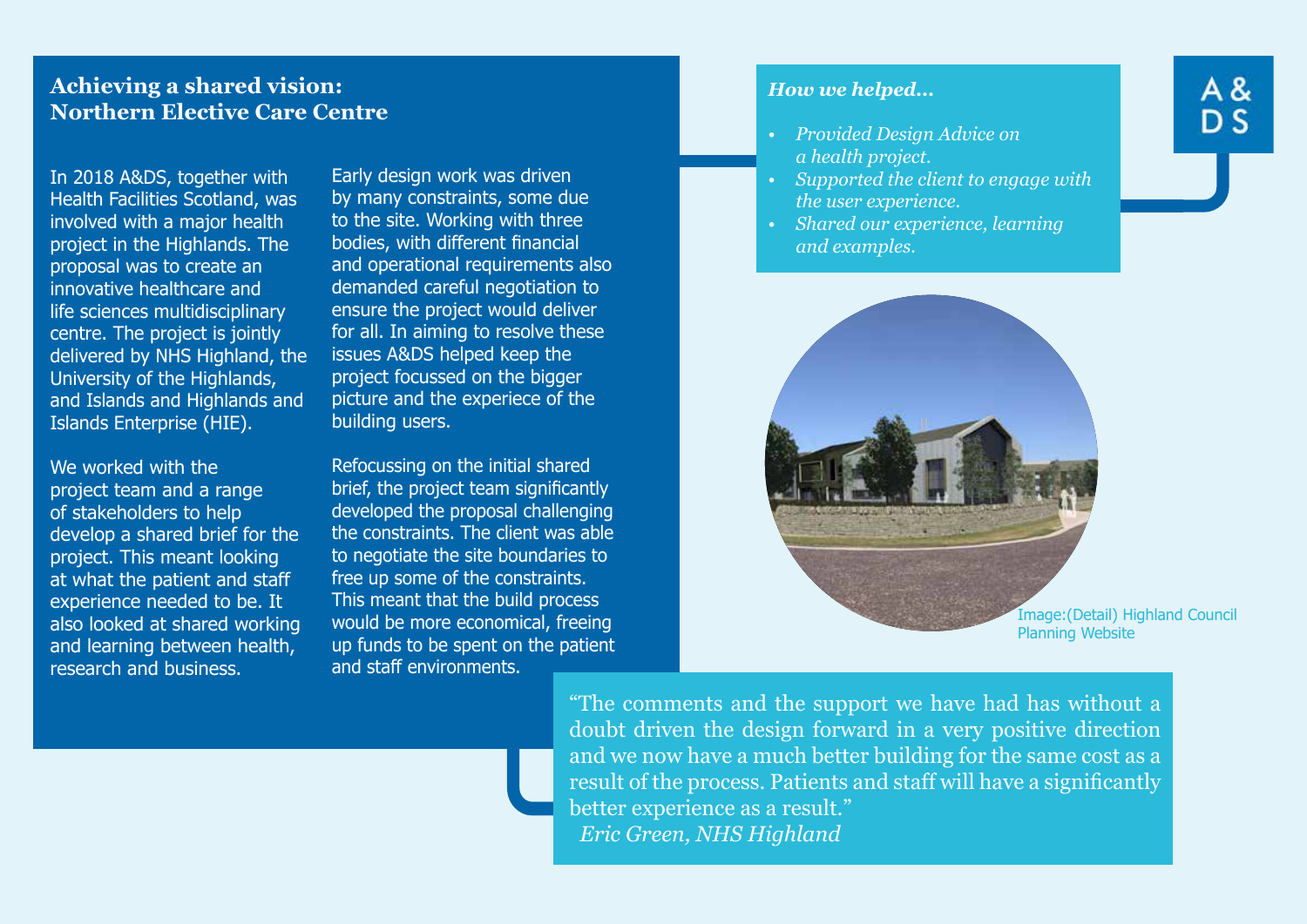#### **Town Centre Living: A Caring Place**

In 2018 A&DS started a project to look at housing, town centres and the potential to create Caring Places. The project supports the Scottish Government's Town Centre First principle. It looks at the changing needs of care. It also responds to recent work on tackling social isolation and loneliness. We believe that Scotland's town centres can provide some of the solutions in facing these challenges.

We have been gathering evidence through international and national case studies. We have also been bringing together experts in the public and third sectors to help us understand emerging issues around care and place. We developed

placemaking 'scenario tools' to test what some of the possible components of a Caring Place might be. This shaped our thinking about how the design of services, the built environment and public realm in our town centres can better support the needs of a spectrum of older people and carers.

In 2018 we invited a range of people from across Scotland to contribute their thoughts on what constitutes and could contribute to a Caring Place. We did this through a series of blogs on our website, culminating in an event in early September. We are taking forward the learning from 2018 to offer a series of services to encourage and support town centre living.



Image: A&DS

#### *How we helped...*

- *• Provided Design Advice on housing.*
- *• Grew a network for clients and new links with communities.*
- *• Shared information for professionals involved in our town centres.*